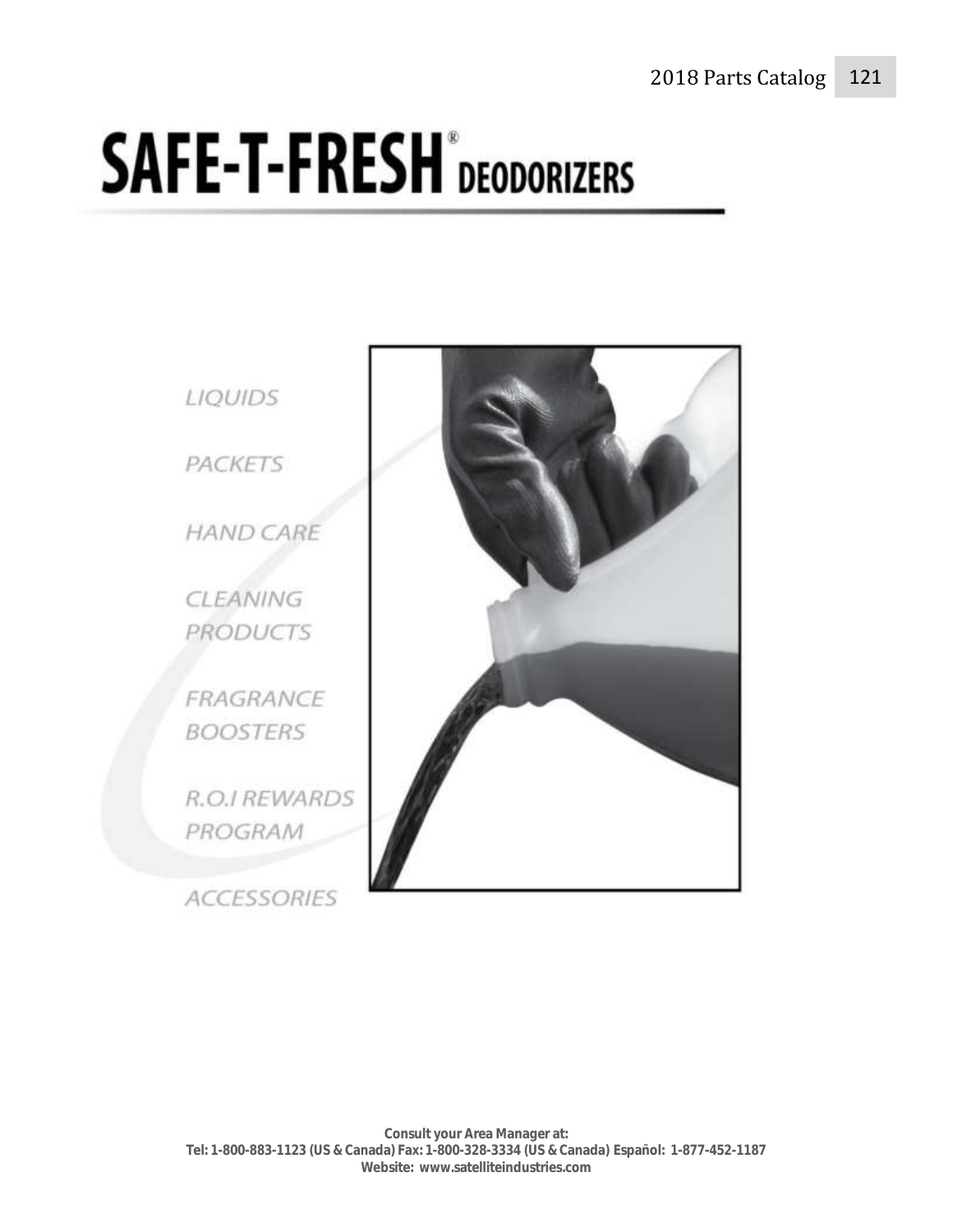

**Visa / Mastercard / American Express / Discover** 

\$25.00 Minimum Order ---- Prices and quantities subject to change / all prices are FOB FACTORY ---- Priced in U.S. Dollars **20% minimum restocking charge applies on returns**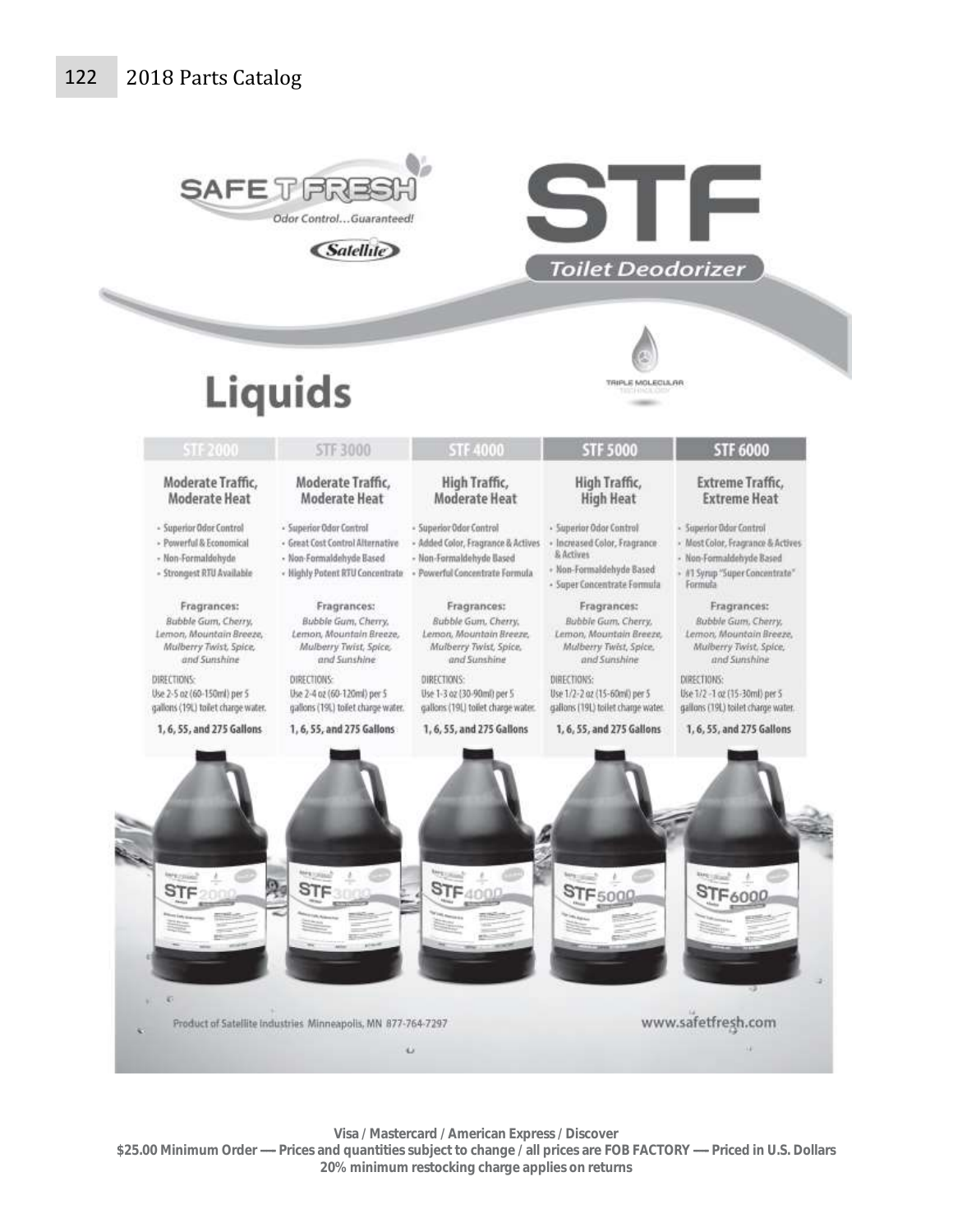

# FRESH FORM *<u>Satellite</u>* **Toilet Deodorizer**

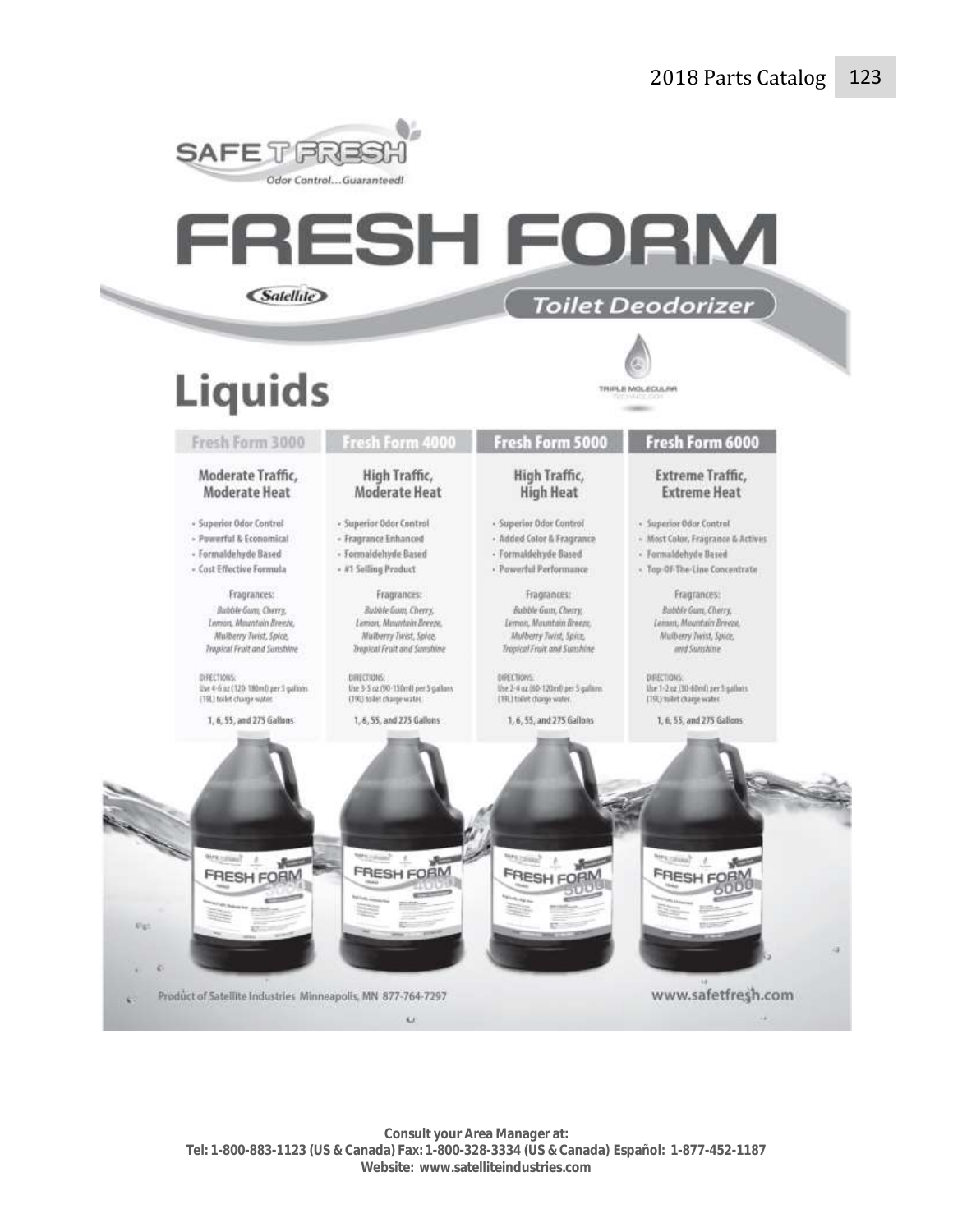

#### Quick-Scents Regular

#### All-Purpose

QuickScents disolvable prester packets are Ideal for cormal temperature and traffic conditions. Formulated to release biocldes at staged intervals. QuickScents delivers outstanding odor protection between services. Our unique outer film dissolves quickly in warm, soft, high or low PH and hard water citications.

For brine water Safe-T-Fresh Boulds will perform at a higher level.

Fragrances: Fresh, Mulberry Twist 240 per Case (5 bags of 48)

### **Quick-Scents PLUS**

#### High Heat & High Traffic

QuickScents Plus dissoluble powder packets have an added amount of active ingredurity and fragrance for better odor control in high heat and high traffic applications. Our unique outer film dissolves quickly in warm, soft, high or low PH and hard water sthustions.

for bring water Safe-T-Fresh Repairly will perform at a higher level.

Fragrances: Fresh, Mulberry Twist 240 per Case (5 bags of 48)

#### **Quick-Scents SAVERS**

#### Low Heat & Events

More powerful than a tablet, but less than a standard packet, QuickScents Savers provide excellent portable tollet odor centrol at an affondable price, Savers are ideal for special eventuor when temperatures are cool throughout the day.

Fragrances: Fresh, Mulberry Twist 240 per Case (S bags of 48)



Visa / Mastercard / American Express / Discover \$25.00 Minimum Order - Prices and quantities subject to change / all prices are FOB FACTORY - Priced in U.S. Dollars 20% minimum restocking charge applies on returns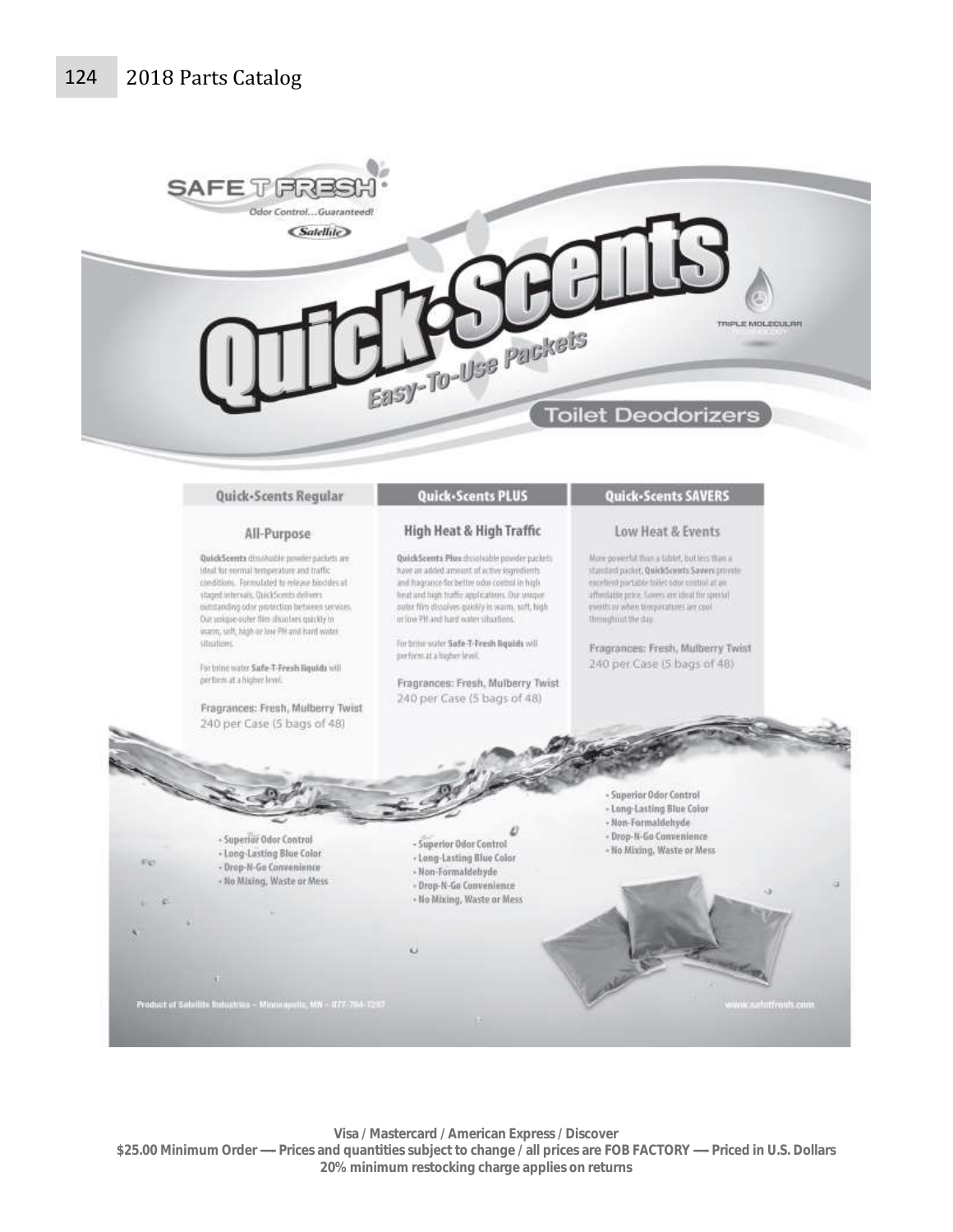

#### STF 3000 BIO & 5000 BIO

#### **Environmentally Friendly** Liquid Deodorizer

BIO 3000 liquid deaderizer contains all-natural, active ingredients that provide superior portable restroom odor control in all but the hottest months. The fast-acting, natural Ingredients in this formula break down waste to prevent piling and actually dissolves residual waste that may collect on sidewalls or tubing within the tank which typically develop into lasting odors.

BIO 5000 is the most concentrated, environmentally safe liquid toilet deodorizer on the market. From normal temperatures to high heat, the all-natural, active ingredients in BIO 5000 block the formation of ador causing bacteria before they begin to multiply.

Fragrances: Fresh, Mulberry Twist 1, 6, 55 and 275 Gallons

## **BIO Quick-Scents 30g**

#### **Environmentally Safe**

The advantage of using Bio QuickScents 30 gram toilet deodorizer packets is the reduced cost per service compared to the Bio QuickScents 60 gram. The smaller size 30 gram packet contains all the active ingredients of the 60 gram, but in less quantity, making it ideal for moderate traffic, moderate heat conditions. In the same way, 30 gram padorts also break down waste to prevent piting and clean tank walls and tubing where residual waste can dry and cause lasting odors.

Fragrance: Fresh 400 per Case (5 bags of 80)

#### **BIO Quick-Scents 60g**

#### High Heat & High Traffic

Bio QuickScents 60 gram portable restrooms deodorums are our most powerful, all-natural, powder packets having a unique combination of ador control and cleaning power to insure your portable restrooms remain fresh and clean. The all-natural ingredients in Bio QuickScents 60-gram break down waste to prevent piling and disselve residual waste found on tank walls and futung, two things that cause the greatest. amount of odors. Along with the benefits to your portable restrooms, the active ingredients are also beneficial to waste treatment plants, eliminating any worries about dumping.

Fragrances: Fresh, Mulberry Twist 200 per Case (5 bags of 40)

OTHER SECTION

- Superior Odor Control - Environmentally Friendly - Benefits Waste Treatment Plants

 $v_{\rm C}$ 

× w

#### $\mathcal{Q}$

- Environmentally Safe Odor Control
- Long Lasting Blue Color
- Beneficial to Waste Dump Sites
- Liquefies Waste & Digests Restroom Tissue
- No Mixing, Wastn or Mess

ü

- Environmentally Safe Odor Control - Long Lasting Blue Color
- 
- Beneficial to Waste Dump Sites + Liquefies Waste & Digests Restroom Tissue >>
- No Mixing, Waste or Mess

Consult your Area Manager at: Tel: 1-800-883-1123 (US & Canada) Fax: 1-800-328-3334 (US & Canada) Español: 1-877-452-1187 Website: www.satelliteindustries.com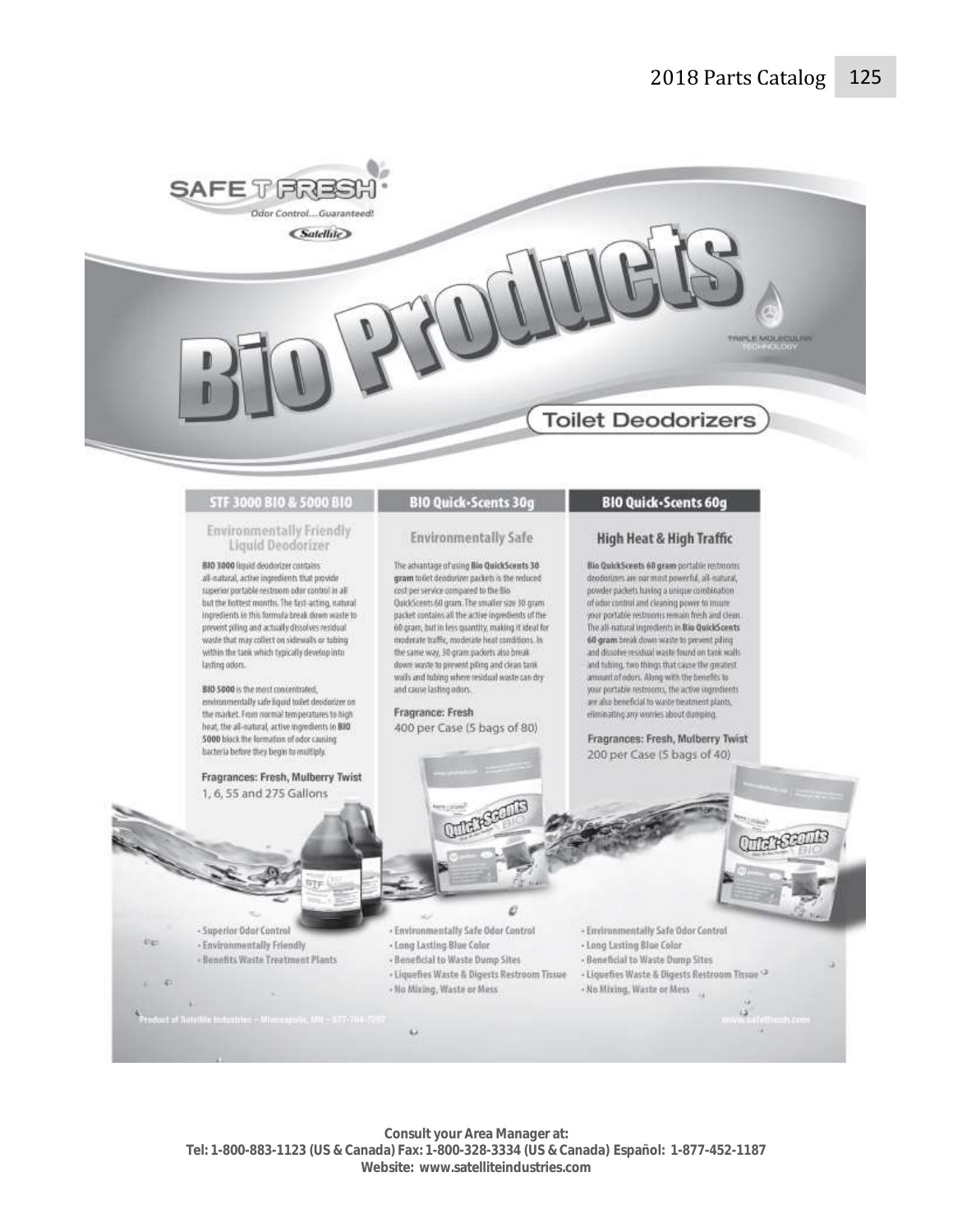ing.

# **HAND CARE PRODUCTS**

| Sizes: 1 Liter (8/case)                                                                                                                                                      | Dispensers:<br>1 Liter (Comes with built in<br>lock to deter vandalism)<br>Color: Black only                 |
|------------------------------------------------------------------------------------------------------------------------------------------------------------------------------|--------------------------------------------------------------------------------------------------------------|
| Sizes: 800 ml bag-in-box, soap<br>and sanitizers (12/case)<br>1000 ml bag-in-box sanitizers<br>(6/case)<br>1000 ml bag-in-box soap<br>$(10$ /case)<br>1 gallon soap (4/case) | Dispensers:<br>800ml or 1000ml size.<br>Color: Black only                                                    |
| Sizes: 1 gram / 2720 oz (4)<br>bottles/case)                                                                                                                                 | Uses:<br>Use % gram per 10 gallons<br>for handwash water. 4 grams<br>per 10 gallons for shock<br>sanitation. |
| <b>ACCESSORIES</b>                                                                                                                                                           |                                                                                                              |
| Drum Spigots<br>Drum Opener<br><b>EZ Reacher</b><br><b>Gong Brushes</b>                                                                                                      | 1, 6, 55 gallon containers<br><b>Bung Adaptors</b>                                                           |
|                                                                                                                                                                              |                                                                                                              |
| 1000 ml Liquid Soap and<br>Sanitizer Dispenser                                                                                                                               | B00 ml Liquid Soap and<br>Sanitizer Dispenser                                                                |
|                                                                                                                                                                              |                                                                                                              |
| <b>MAPRICRISS</b><br>LIQUES<br>1044                                                                                                                                          | <b>BAFK LOUGHE!</b><br><b>LIGUID</b><br><b>HAND</b><br>SOAP                                                  |
|                                                                                                                                                                              | <b>REAL AFFLIC</b>                                                                                           |
|                                                                                                                                                                              |                                                                                                              |
|                                                                                                                                                                              |                                                                                                              |
|                                                                                                                                                                              |                                                                                                              |
|                                                                                                                                                                              |                                                                                                              |

**Visa / Mastercard / American Express / Discover \$25.00 Minimum Order ----- Prices and quantities subject to change / all prices are FOB FACTORY ----- Priced in U.S. Dollars 20% minimum restocking charge applies on returns**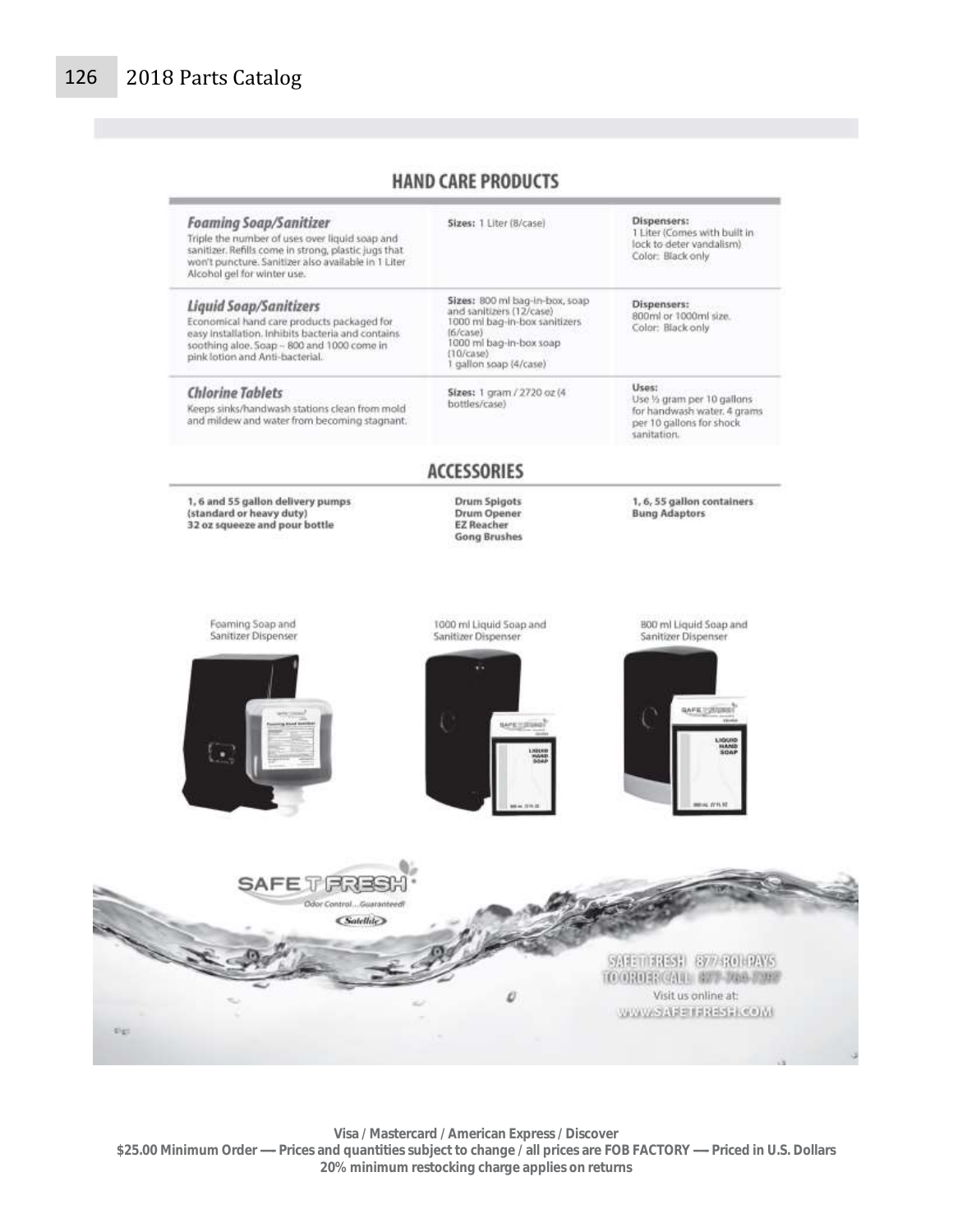## **CLEANING PRODUCTS**

| PRODUCT/DESCRIPTION                                                                                                                                                                                                                                           | <b>USES</b>                                                                                                                                                                                                     | <b>SIZES</b>               |
|---------------------------------------------------------------------------------------------------------------------------------------------------------------------------------------------------------------------------------------------------------------|-----------------------------------------------------------------------------------------------------------------------------------------------------------------------------------------------------------------|----------------------------|
| Heavy Duty Industrial Degreaser/Cleaner Concentrate<br>All-purpose heavy duty industrial strength degreaser that cleans<br>the worst messes. Effective on grease, adhesives, carbon based soils,<br>masonry. Can be used on metal, painted metal and plastic. | Spray directly on affected<br>areas. Scrub if necessary.<br>Dilute 1:20 for light soils.                                                                                                                        | 32 oz. 1, 6,<br>55 aallons |
| <b>Delimer</b> Concentrate<br>Contains phosphoric acid to dissolve scum and hard water stains.<br>Also cleans and deodorizes urinals, shower stalls and bathroom<br>surfaces. Will remove most mildew stains.                                                 | Use directly on tough stains.                                                                                                                                                                                   | 32.02, 1.6.<br>55 gallons  |
| Truck/Trailer Wash Concentrate<br>Heavy-duty wash down removes road film, grease and deposits.<br>Keeps trucks and trailers looking like new.                                                                                                                 | Trucks/Trailers: Dilute 1 part<br>product with 10 parts water.<br>Commercial trucks: Dilute 1 part<br>products with 50 parts water.                                                                             | 32 oz. 1. 6.<br>55 anllons |
| <b>Instant Odor Eliminator</b><br>A superior, long-lasting odor counteractant. Use multiple applica-<br>tions where malodors exist. Excellent on garbage, urine, sewage<br>and decay odors.                                                                   | Spray directly on problem<br><b>AFPAK</b><br>DO NOT dilute. Repeat as<br>waste is added.                                                                                                                        | 32 or. 1, 6,<br>55 antions |
| <b>Urinal Cleaner</b><br>Specifically designed to dissolve the toughest mineral build up and<br>deposits. Environmentally safe and biodegradable.                                                                                                             | Spray product and let soak to a few<br>misutes. Then use a boych to remove the<br>mineral build up. Rinse with feeds waste.<br>One gi per month good rule of thumb.<br>DO NOT (Blute: Repost at worte it added. | 32 oz. 1, 6,<br>55 gallons |
| Tailet Washdown Concentrate<br>For use at the job site or in your yard. Cleans interior and exterior<br>walls. Keeps toilets looking new. Multiple fragrances available. Can<br>match any politics framance or floral                                         | Dilute 8 oz for 250 gallons<br>water.                                                                                                                                                                           | 32 oz. 1, 6,<br>55 aallons |





**Consult your Area Manager at: Tel: 1-800-883-1123 (US & Canada) Fax: 1-800-328-3334 (US & Canada) Español: 1-877-452-1187 Website: www.satelliteindustries.com**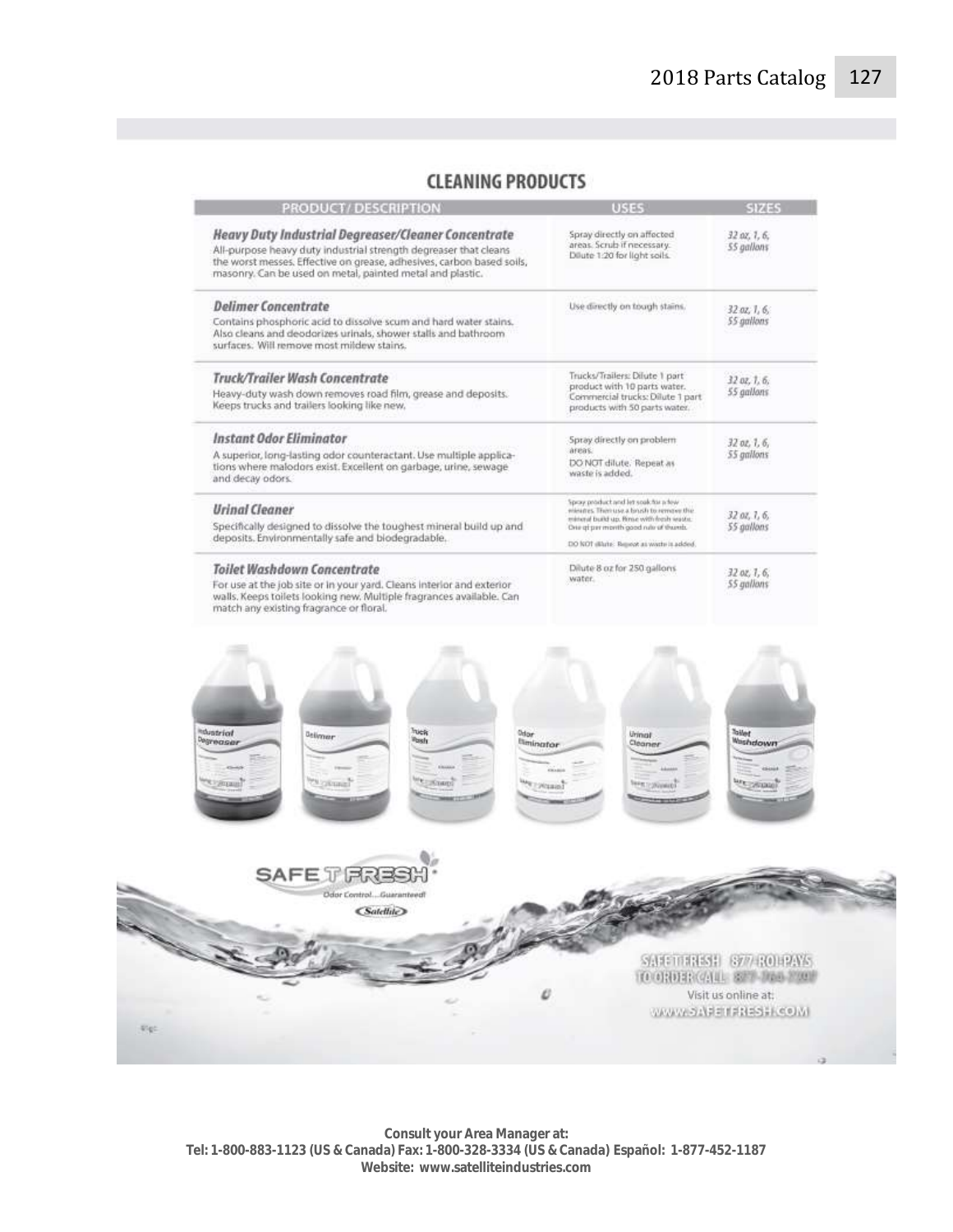

**Fragrance Boosters** 

The lively scents in our Cabana Sprays and Air Fresher Disks will work with your deodorizers to create a fresh, clean fragrance between service calls.

# **CABANA SPRAY AIR FRESHER DISKS** URINAL BLOCKS



To Order Call: 877-ROI-PAYS / 877-764-7297 www.safetfresh.com

Cabana Spray

intly Foresulated to Provide:

SAFE T FREED

**Pilitia** 

**Control** Library

 $Satab$ 

folkfreet

 $m^{\mu}$ 

Product of Satellite Industries -- Minneapolis, MN

**Visa / Mastercard / American Express / Discover** 

\$25.00 Minimum Order ----- Prices and quantities subject to change / all prices are FOB FACTORY -------- Priced in U.S. Dollars **20% minimum restocking charge applies on returns**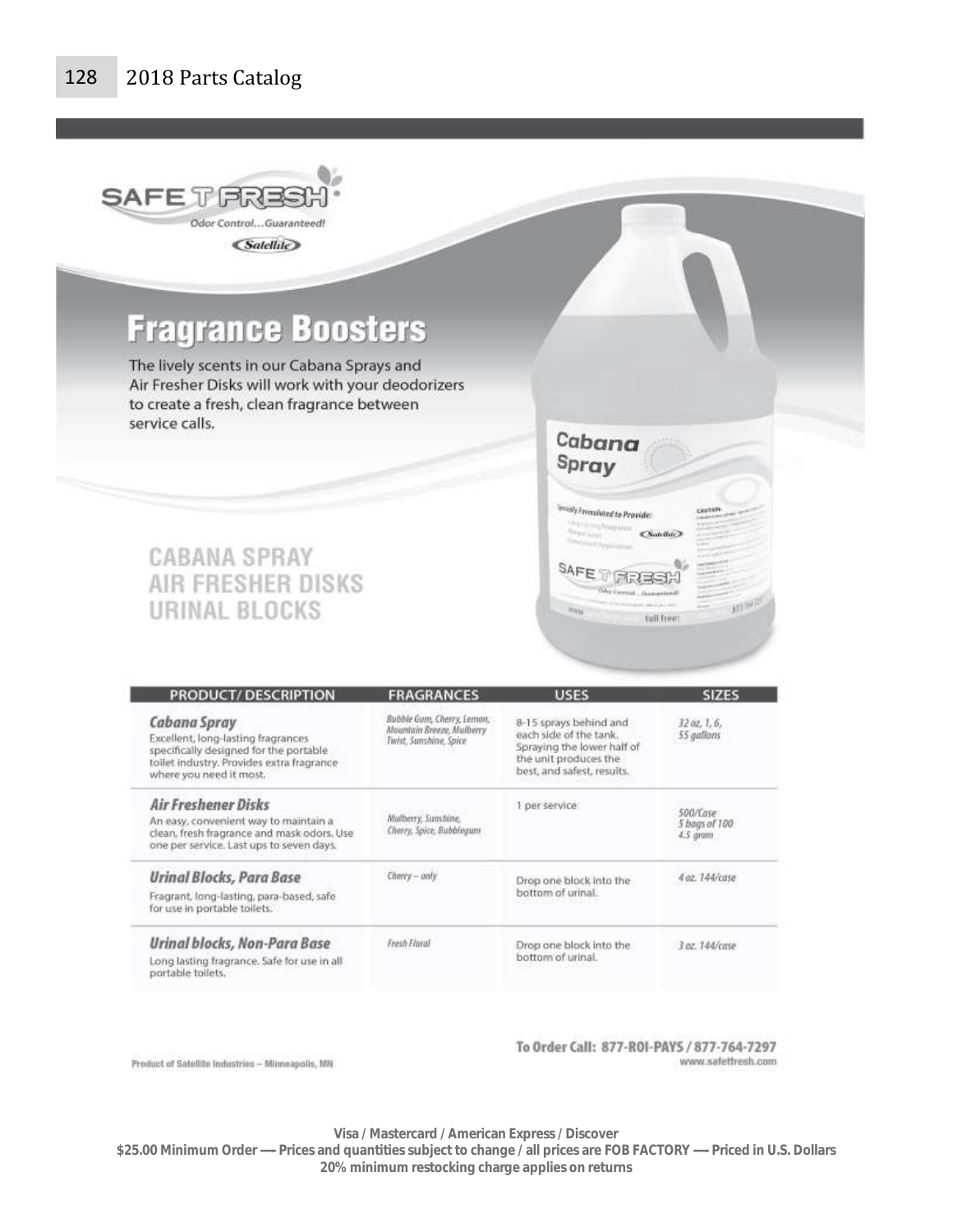

**Consult your Area Manager at: Tel: 1-800-883-1123 (US & Canada) Fax: 1-800-328-3334 (US & Canada) Español: 1-877-452-1187 Website: www.satelliteindustries.com**